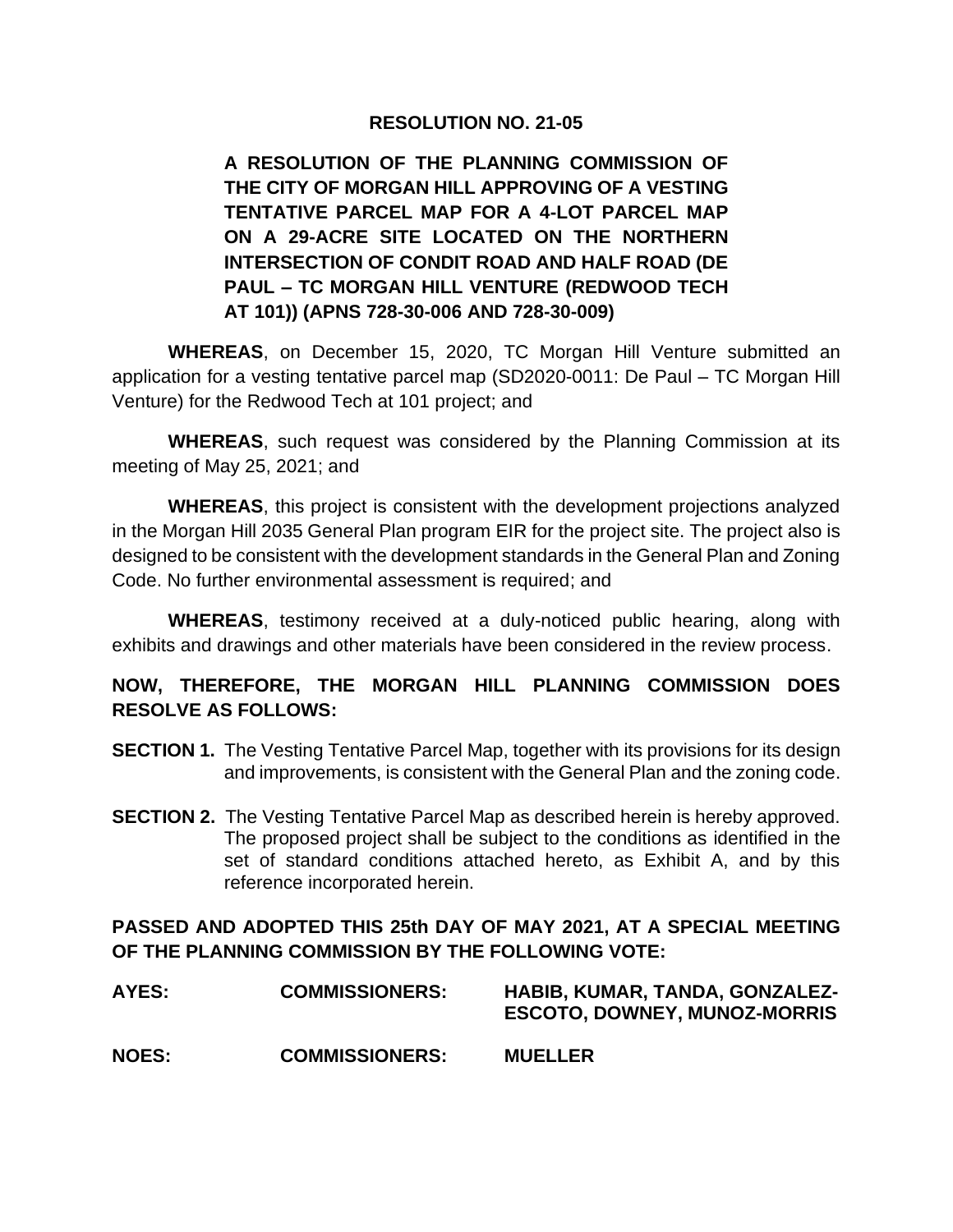City of Morgan Hill Resolution No. 21-05 Page **2** of **19**

| <b>ABSTAIN:</b> | <b>COMMISSIONERS:</b> | <b>NONE</b> |
|-----------------|-----------------------|-------------|
|                 |                       |             |

**ABSENT: COMMISSIONERS: NONE**

**\_\_\_\_\_\_\_\_\_\_\_\_\_\_\_\_\_\_\_\_\_\_\_\_\_ \_\_\_\_\_\_\_\_\_\_\_\_\_\_\_\_\_\_\_\_\_\_\_\_\_\_\_\_\_\_\_**

**JENNA LUNA, Deputy City Clerk MOHAMMAD HABIB, Chair**

**ATTEST: APPROVED:**

**Date:** 05/28/2021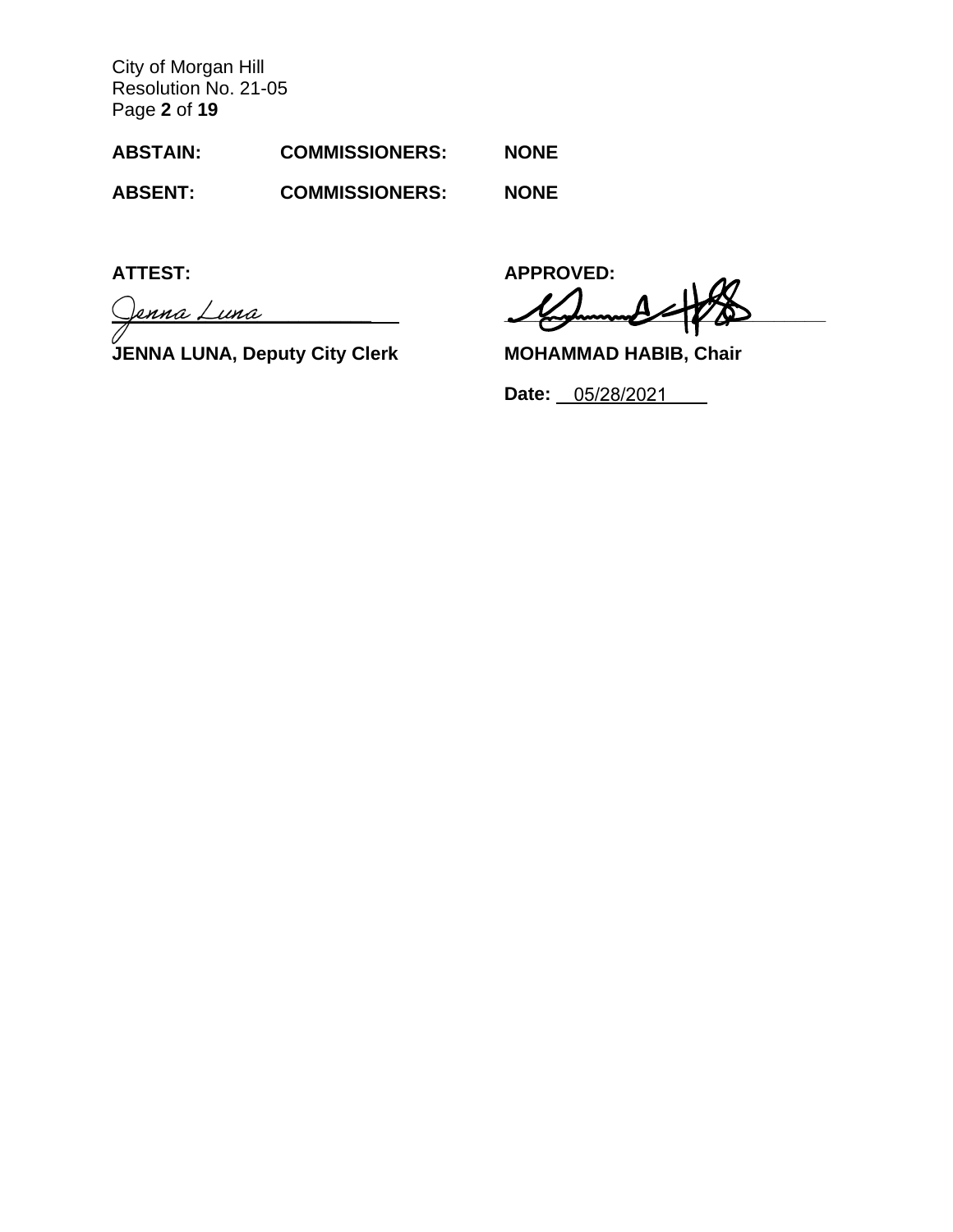# **EXHIBIT "A" STANDARD CONDITIONS**

# **APPLICATION NO: SD2020-0011: DE PAUL – TC MORGAN HILL VENTURE (REDWOOD TECH AT 101)**

#### **THE FOLLOWING APPROVAL REQUIREMENTS AND ANY SPECIAL CONDITIONS SHALL BE APPLIED THROUGH THE DEVELOPMENT APPROVAL PROCESS.**

### Legend

MHMC= Morgan Hill Municipal Code MHARH= Morgan Hill Architectural Review Handbook CMH= City of Morgan Hill CFC= California Fire Code

# I. **PROJECT DESCRIPTION**

The project includes a Vesting Tentative Parcel Map to subdivide the project site into four parcels.

The project shall comply with all requirements of related project approvals granted by the City, including all of the following:

# **II. PROJECT CONDITIONS OF APPROVAL**

This Tentative Parcel Map approval is limited to the plan set dated January 2021 on file (File Number SD2020-0011) with the Development Services Department. These documents, as amended by Design Review approval, show the location and sizes of all lots in this development, the location and dimensions of all vehicle and pedestrian circulation ways (ingress/egress), common areas, and other easement areas.

The Parcel Map shall be in substantial compliance with the approved Tentative Map as determined by the City Engineer and Development Services Director.

# **PLANNING DIVISION**

# **DEFENSE AND INDEMNITY**

A. As part of, and in connection, with this application to the City of Morgan Hill, Applicant agrees to defend, indemnify, and hold harmless the City of Morgan Hill, its officers, agents, employees, officials and representatives (Indemnitees) from and against any and all claims, actions, or proceedings arising from any suit for damages or for equitable or injunctive relief which is filed against City to attack, set aside, void or annul its approval of this application or any related decision, or the adoption of any environmental documents which relates to said approval. The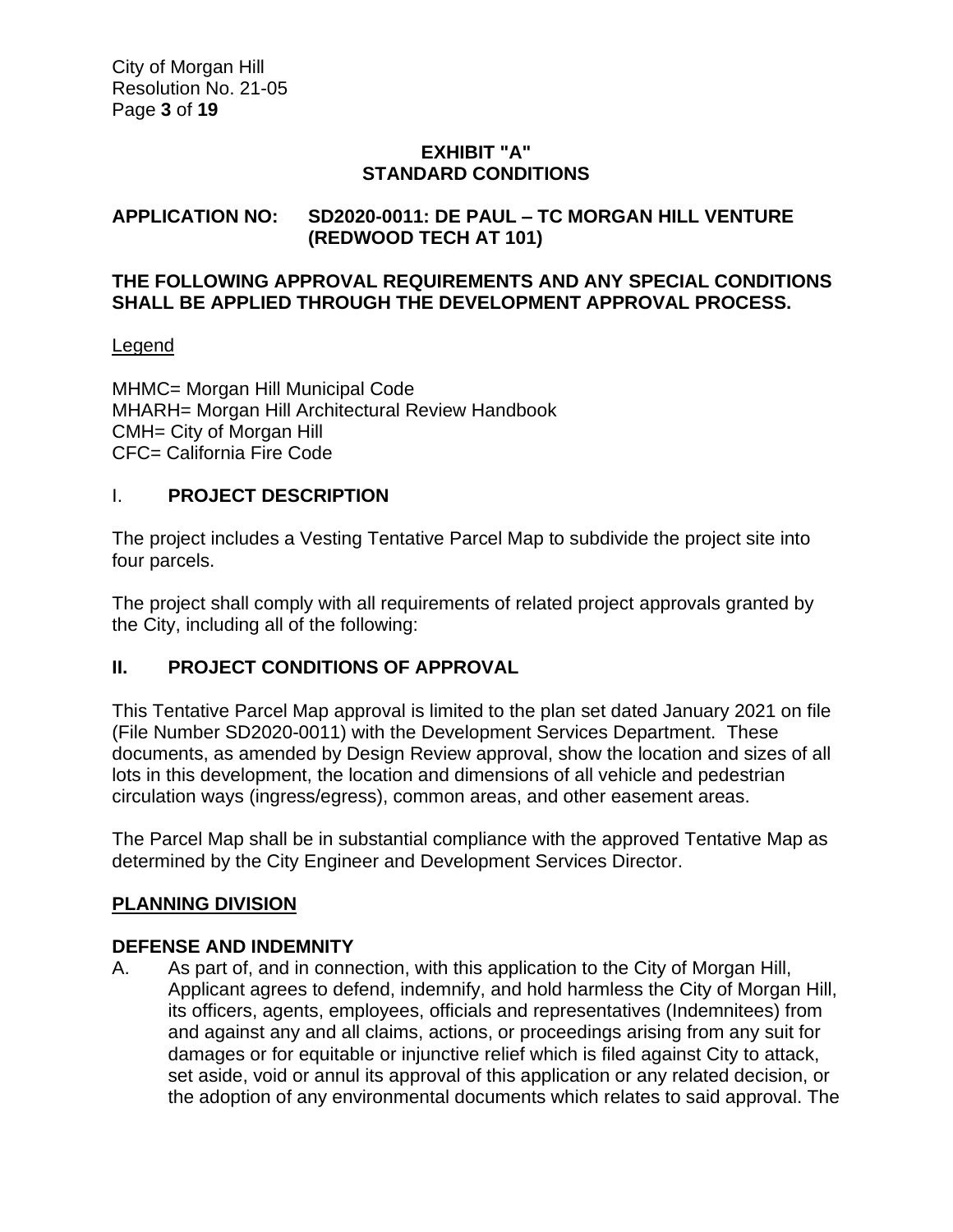City of Morgan Hill Resolution No. 21-05 Page **4** of **19**

> City shall promptly notify the Applicant of any such claim, action or proceeding and the City shall cooperate fully in the defense thereof. In the event that Applicant is required to defend Indemnitees in connection with the proceeding, Indemnitees shall retain the right to approve (a) the counsel to so defend Indemnitees; (b) all significant decisions concerning the manner in which the defense is conducted; and (c) any and all settlements, which approval shall not be unreasonably withheld. This indemnification shall include, but is not limited to, (a) all pre-tender litigation costs incurred on behalf of the City, including City's attorney's fees and all other litigation costs and expenses, including expert witnesses, required to defend against any lawsuit brought as a result of City's approval or approvals; (b) reasonable internal City administrative costs, including but not limited to staff time and expense spent on the litigation, after tender is accepted; and (c) all damages, costs, expenses, attorney fees or expert witness fees that may be awarded to the prevailing party arising out of or in connection with the approval of the application or related decision. City may, in its sole discretion, participate in the defense of such action; but such participation shall not relieve Applicant of its obligations under this condition. The undersigned hereby represents that they are the Applicant or are fully empowered by the Applicant as their agent to agree to provide the indemnification, defense and hold harmless obligations, and the signature below represents the unconditional agreement by Applicant to be bound by such conditions.

# **TIME LIMITS**

A. **Term:** The Tentative Parcel Map approval granted pursuant to this Resolution shall remain in effect for two years to May 25, 2023. Failure to apply for Parcel Map approval with the City Engineer within this term shall result in expiration of approval unless an extension of time is granted by the Development Services Department/Planning Commission prior to the expiration date. **(MHMC 17.20.170; 17.24.110)**

#### **SITE DEVELOPMENT**

A. **Street Names:** Street names, private or otherwise, used to identify building locations shall be submitted to the Planning Division for approval. Proposed street names shall comply with the Street Naming Policy approved by City Council (Resolution No. 4601) and CP 94-13.

#### **HABITAT PLAN**

- A. **Fees:** The approved project is covered pursuant to the Santa Clara Valley Habitat Plan (Habitat Plan) and subject to fees and conditions contained in the Habitat Plan.
- B. **Application Package**: Prior to issuance of a grading permit, the project shall complete and submit a Habitat Plan Application Package. All fees shall be paid prior to issuance of a grading permit. **(MHMC 18.132)**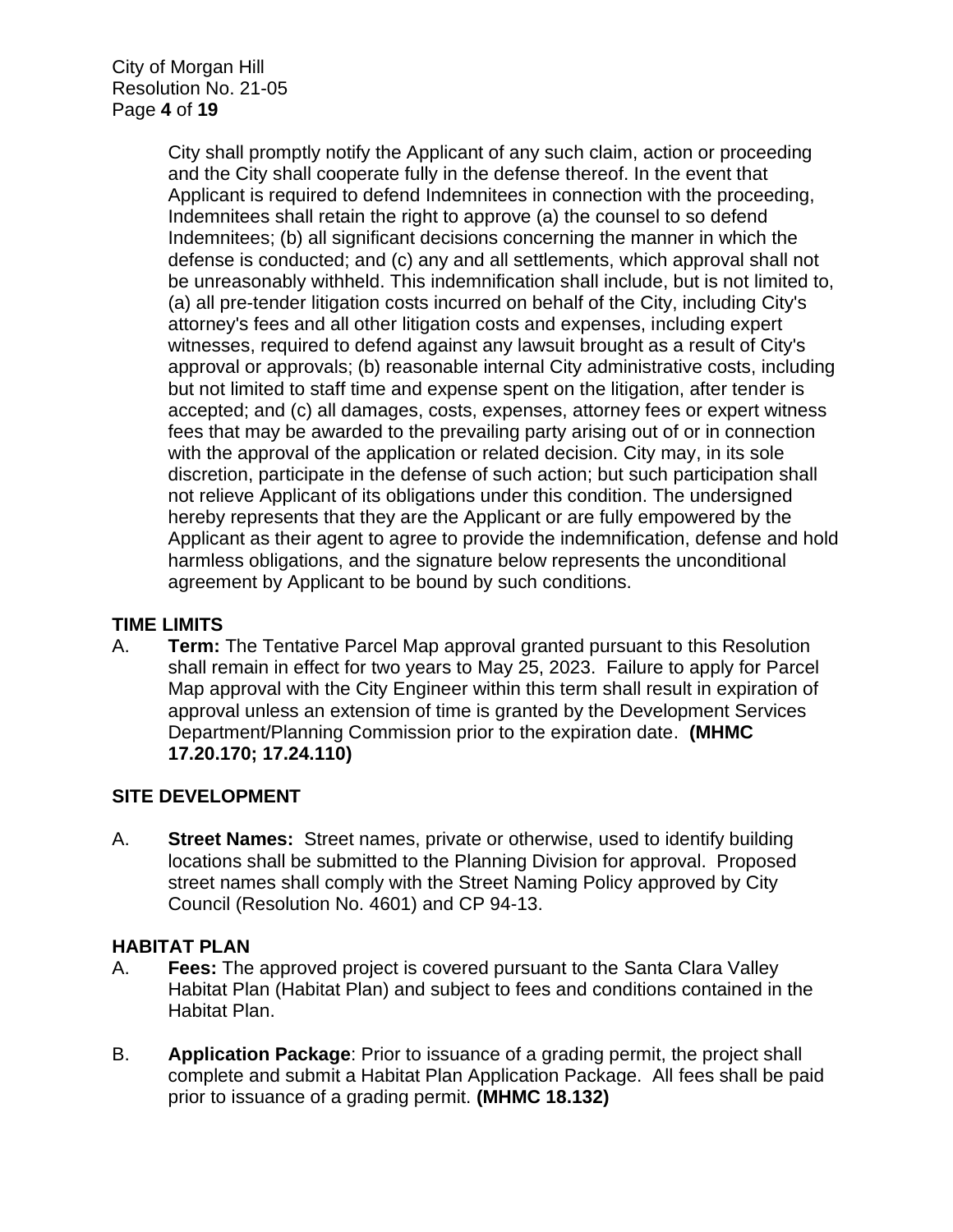C. **Conditions:** Any additional conditions or mitigations required by the Habitat Plan shall be clearly stated on all plans that involve any ground disturbing activity (i.e. grading plans, improvement plans, paving plans, demolition plans or other plans for site clearing or temporary stockpile of dirt). **(MHMC 18.132)**

# **CULTURAL RESOURCES**

- A. **Significant historic or archaeological materials**: This project has been determined not to be in a site identified as archaeologically sensitive by the City's adopted archaeological sensitivity map, but nonetheless could adversely impact undocumented human remains or unintentionally discover significant historic or archaeological materials. The following policies and procedures for treatment and disposition of inadvertently discovered human remains or archaeological materials shall apply and should be provided as standard conditions on the building permit, grading permit, or improvement plans. If human remains are discovered, it is probable they are the remains of Native Americans.
	- 1. If human remains are encountered, they shall be treated with dignity and respect as due to them. Discovery of Native American remains is a very sensitive issue and serious concern. Information about such a discovery shall be held in confidence by all project personnel on a need to know basis. The rights of Native Americans to practice ceremonial observances on sites, in labs and around artifacts shall be upheld. Remains should not be held by human hands. Surgical gloves should be worn if remains need to be handled. Surgical mask should also be worn to prevent exposure to pathogens that may be associated with the remains.
	- 2. In the event that known or suspected Native American remains are encountered, or significant historic or archaeological materials are discovered, ground-disturbing activities shall be immediately stopped. Examples of significant historic or archaeological materials include, but are not limited to, concentrations of historic artifacts (e.g., bottles, ceramics) or prehistoric artifacts (chipped chert or obsidian, arrow points, ground-stone mortars and pestles), culturally altered ash-stained midden soils associated with pre-contact Native American habitation sites, concentrations of fire-altered rock and/or burned or charred organic materials, and historic structure remains such as stone-lined building foundations, wells or privy pits. Ground-disturbing project activities may continue in other areas that are outside the discovery locale.
	- 3. An "exclusion zone" where unauthorized equipment and personnel are not permitted shall be established (e.g., taped off) around the discovery area plus a reasonable buffer zone by the Contractor Foreman or authorized representative, or party who made the discovery and initiated these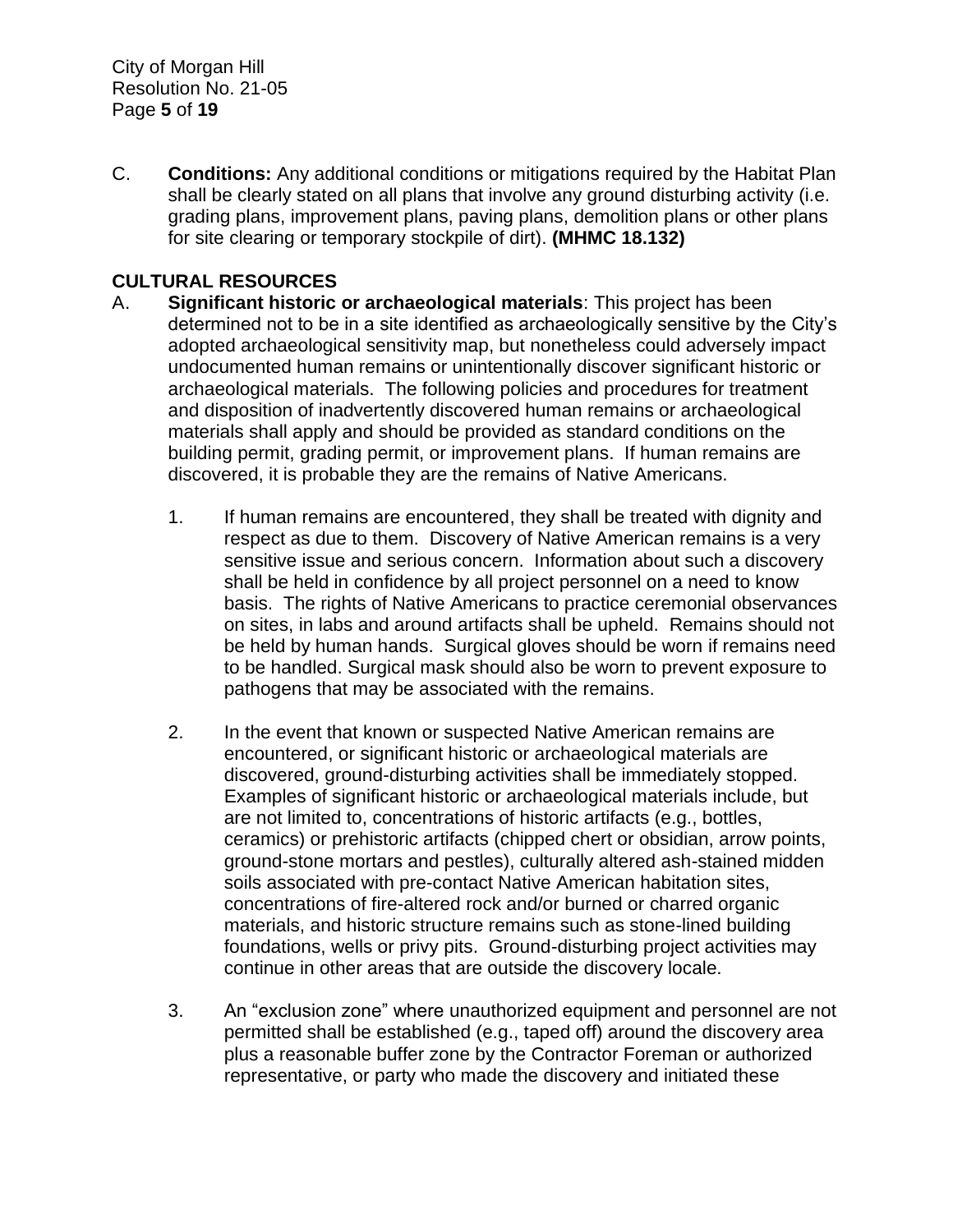protocols, or if on-site at the time or discovery, by the Monitoring Archaeologist (typically 25-50ft for single burial or archaeological find).

- 4. The discovery locale shall be secured (e.g., 24-hour surveillance) as directed by the City or County if considered prudent to avoid further disturbances.
- 5. The Contractor Foreman or authorized representative, or party who made the discovery and initiated these protocols shall be responsible for immediately contacting by telephone the parties listed below to report the find and initiate the consultation process for treatment and disposition:
	- The City of Morgan Hill Development Services Director (408) 779-7247
	- The Contractor's Point(s) of Contact
	- The Coroner of the County of Santa Clara (if human remains found) (408) 793-1900
	- The Native American Heritage Commission (NAHC) in Sacramento (916) 653-4082
	- The Amah Mutsun Tribal Band (916) 481-5785 (H) or (916) 743- 5833 (C)
- 6. The Coroner has two working days to examine the remains after being notified of the discovery. If the remains are Native American, the Coroner has 24 hours to notify the NAHC.
- 7. The NAHC is responsible for identifying and immediately notifying the Most Likely Descendant (MLD) from the Amah Mutsun Tribal Band. (Note: NAHC policy holds that the Native American Monitor will not be designated the MLD.)
- 8. Within 24 hours of their notification by the NAHC, the MLD will be granted permission to inspect the discovery site if they so choose.
- 9. Within 24 hours of their notification by the NAHC, the MLD may recommend to the City's Development Services Director the recommended means for treating or disposing, with appropriate dignity, the human remains and any associated grave goods. The recommendation may include the scientific removal and non-destructive or destructive analysis of human remains and items associated with Native American burials. Only those osteological analyses or DNA analyses recommended by the Amah Mutsun Tribal Band may be considered and carried out.
- 10. If the MLD recommendation is rejected by the City of Morgan Hill the parties will attempt to mediate the disagreement with the NAHC. If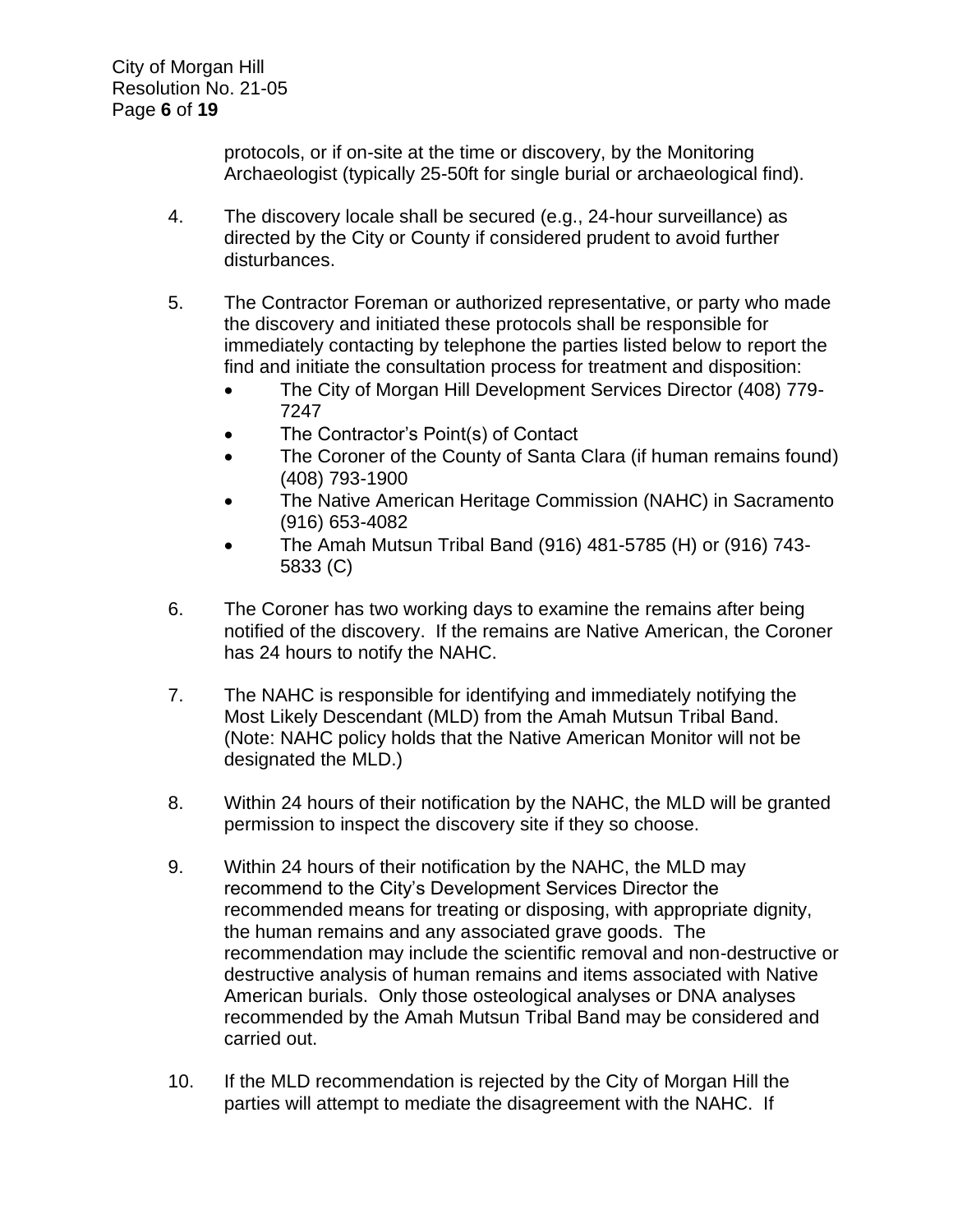City of Morgan Hill Resolution No. 21-05 Page **7** of **19**

> mediation fails, then the remains and all associated grave offerings shall be reburied with appropriate dignity on the property in a location not subject to further subsurface disturbance.

## **GENERAL**

- A. Recordation of Map: The recordation of the parcel map shall not be completed until approval of the Design Review Permit is completed.
- B. Signed copies of Resolution: Submit two (2) signed copies of this Resolution to the Planning Division prior to issuance of building permits.

### **ENGINEERING DIVISION**

# **PROJECT SPECIFIC ENGINEERING CONDITIONS**

- A. Street and Utility Improvements:
	- 1. Coordination with Adjacent Residential Project: The developer shall coordinate the De Paul Drive improvements and sanitary sewer improvements with the project known as "The Crosswinds Project" located on the east side of De Paul Drive (APNs: 728-30-001, -002, -003, & -004) and owned by Dividend Homes.
		- i. Prior to parcel map approval, the developer shall obtain the necessary right-of-way on De Paul Drive (and construction easement, if required) from Dividend Homes' Crosswinds Project.
	- 2. De Paul Drive: Construct De Paul Drive to comply with the City's half street (2/3 street) standards along the west side of De Paul Drive from Cochrane Road to the proposed cul-de-sac next to Half Road (includes the frontage along the Lands of Lee with APN: 728-30-008) to the satisfaction of the City Engineer.
		- i. Install and dedicate the required street improvements at De Paul Drive to have a straight road alignment with a minimum 46' right-of-way width and a minimum 36' pavement width from face of curb along the unimproved section of De Paul Drive to the new cul-de-sac next to Half Road.
		- ii. The City will quitclaim approximately 19' of right-of-way along the De Paul Drive frontage of APN: 728-30-009.
		- iii. The developer shall dedicate 36' right-of-way width in fee to the City for public street purposes along the De Paul Drive frontage of APN: 728-31- 014 and dedicate a 10' wide Public Service Easement (PSE) behind the proposed property line.
		- iv. The project's right-of-way dedication and quitclaim shall be shown on the parcel map.
		- v. The street improvements shall include, but are not limited to, curb and gutter, sidewalk, landscaping, full cul-de-sac at the southerly end of De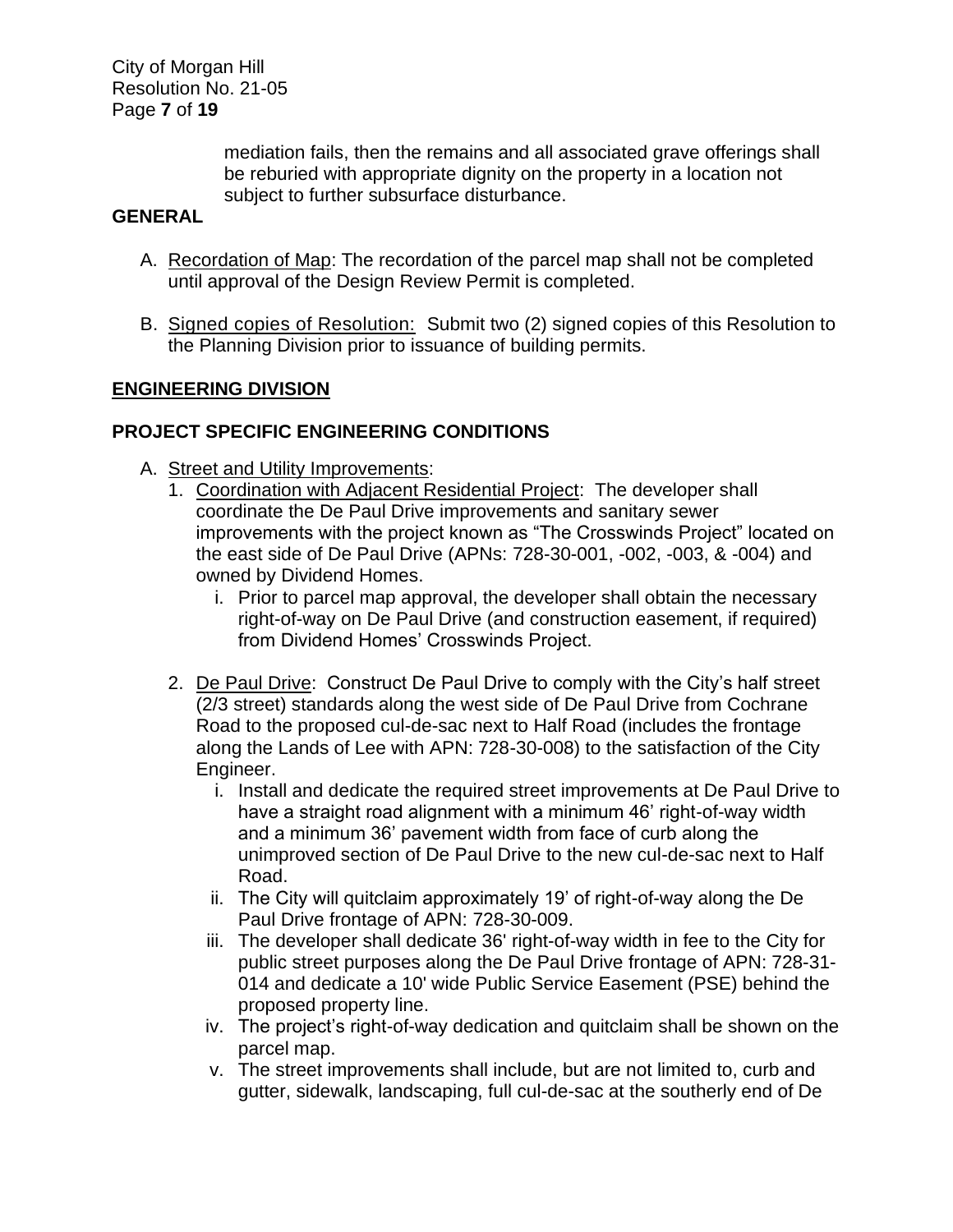City of Morgan Hill Resolution No. 21-05 Page **8** of **19**

> Paul Drive next to Half Road, street paving, utilities, undergrounding, stormwater post-construction facilities, and street lighting.

- vi. The project shall construct City standard sidewalk along the west side of De Paul Drive from Cochrane Road to the proposed cul-de-sac next to Half Road to provide a continuous pedestrian connection from the project site to Cochrane Road.
	- 1) The project has an option to construct a temporary asphalt sidewalk along the frontages of the future Phase 2 Project and the Lands of Lee (APN: 728-30-008)
	- vii. The project's two northerly driveways at De Paul Drive are proposed to have widths that exceed the City standard maximum industrial driveway width of 36' to allow truck access/maneuvering.
		- 1) At improvement plan/building permit stage, submit an additional truck turning template using the ultimate street width of De Paul Drive for City Engineer review.
- viii. At improvement plan/building permit stage, revise the De Paul Drive street cross-sections to match the 2/3 street width.
- 3. Half Road: The developer shall construct Half Road to comply with City standards along the north side of the project's Half Road frontage to the satisfaction of the City Engineer.
	- i. Install and dedicate the required street improvements at Half Road. The street improvements shall include, but are not limited to, curb and gutter, sidewalk, landscaping, street paving, utilities, stormwater postconstruction facilities, and street lighting.
	- ii. The developer shall dedicate right-of-way in fee to the City for public street purposes at a width of 36' from centerline along the Half Road frontage of APN: 728-30-009 and dedicate a 10' wide PSE behind the proposed property line.
	- iii. Extend the new sidewalk along the project's Half Road frontage westerly up to the Madrone Channel/Trail entrance. The design of the sidewalk and compliance with Valley Water's access requirements to Madrone Channel will be reviewed at improvement plan/building permit stage.
- 4. Cochrane Road: Construct the ultimate width of Cochrane Road along the project's frontage to comply with the City's arterial street standards to the satisfaction of the City Engineer.
	- i. Install and dedicate the required street improvements at Cochrane Road. The street improvements shall include, but are not limited to, curb and gutter, sidewalk, dedicated right-turn pocket along eastbound Cochrane Road, landscaping, street paving, utilities, stormwater post-construction facilities, and street lighting.
	- ii. The developer shall dedicate a minimum of 60' of right-of-way from the centerline of Cochrane Road for public street purposes along the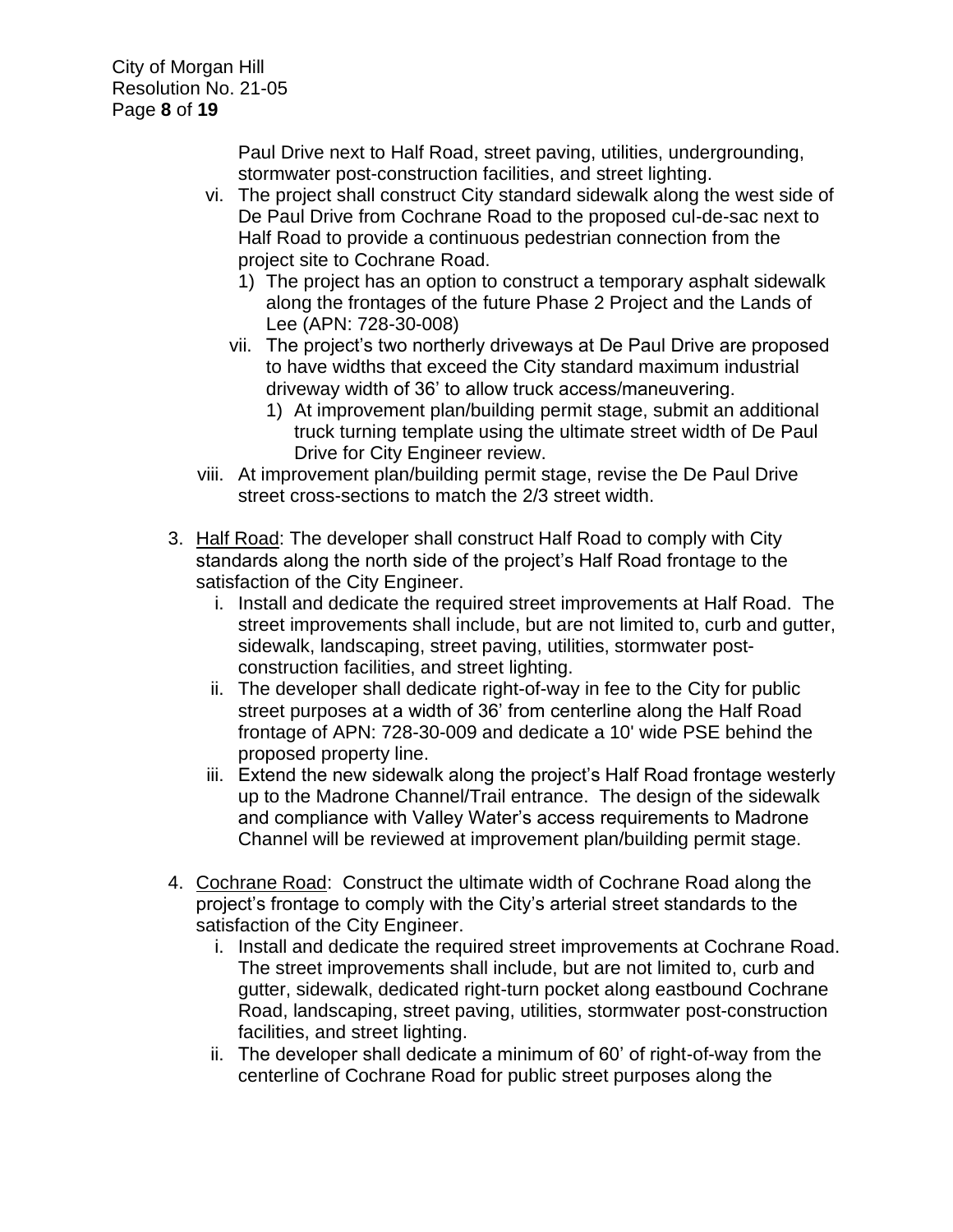Cochrane Road frontage of APN: 728-31-014 and dedicate a 10' wide PSE behind the proposed property line.

- iii. At improvement plan//building permit stage, revise plans to show the number of streetlights and spacing along Cochrane Road to comply with City standards. Per City standards, streetlight spacing for arterials is 160' to 180' and streetlight location shall be directly opposite the existing streetlight on the north side of Cochrane Road.
- iv. At improvement plan//building permit stage, submit a traffic signal modification plan for the Cochrane Road/De Paul Drive intersection. The plan shall include the relocation or replacement of the two existing traffic signal poles on the southwest corner of the intersection, signal phasing, and the proposed striping plans.
- 5. Utilities: The City's Water System Master Plan, Storm Drainage System Master Plan, and Sewer System Master Plan identified proposed improvements along De Paul Drive and Half Road.
	- i. Storm Improvements:
		- 1) The project shall construct a 48" to 54" storm main along the project's Half Road frontage per the City's Storm Master Plan.
		- 2) Provide a minimum 20' wide additional PSE centered over the portion of the proposed storm drain main located west of Condit Road. The PSE shall be reviewed at parcel map stage.
		- 3) The developer shall continue to work with the City and Valley Water to review the design conditions of the PL-566 project and shall revise the on-site drainage plans at improvement plan stage, as needed, to the satisfaction of the City Engineer.
		- 4) Per the notes on the project's Vesting Tentative Parcel Map, the site is in Flood Zone "X- Shaded" and Flood Zone "AE" as shown on the FEMA Flood Insurance Rate Maps. Depending on the results of Valley Water's updated hydrology model, the project may be required to submit a Letter of Map Revision (LOMR) to FEMA or other appropriate documentation to update the flood zone for the site and designate the entire site to be entirely within Flood Zone "X-Shaded", an area defined as outside the 100-year floodplain.
		- 5) A segment of the proposed 24" storm main along De Paul Drive shows a manhole spacing that exceeds the City standard maximum spacing of 400' for 15" to 30" storm pipe diameters. At improvement plan/building permit stage, revise storm manhole spacing to comply with City standards.
		- 6) At improvement plan/building permit stage, revise the pipe size of the following to the minimum size of 15-inch diameter per City standard:
			- a) Proposed 12" storm main segment at De Paul Drive, between Sta. 16+00 and Sta. 18+00.
			- b) Proposed 12" storm lateral at Half Road, near Sta. 5+40.
			- c) Proposed 12" storm laterals at De Paul Drive.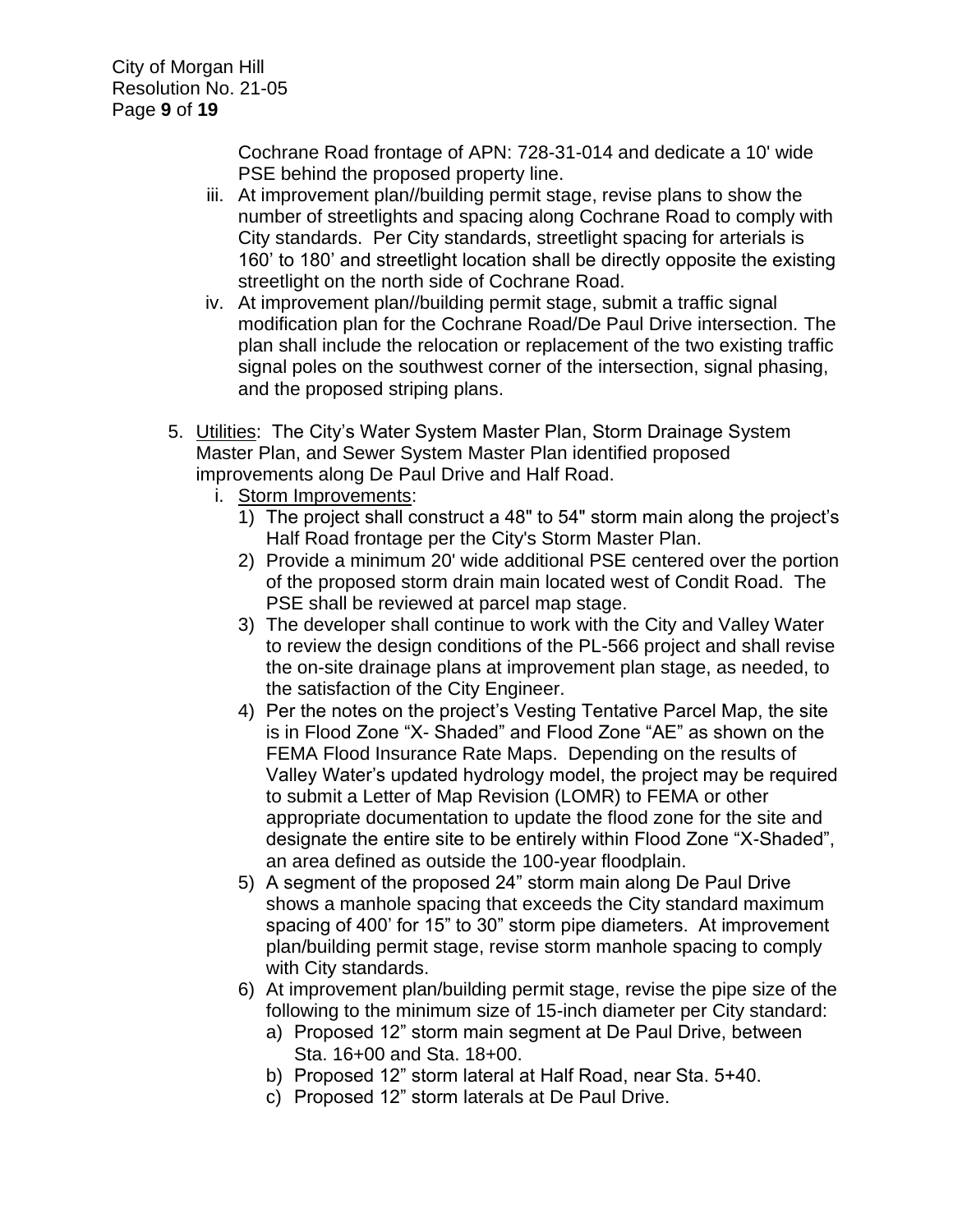- ii. Water Improvements: At improvement plan/building permit stage, revise the plans to comply with the following:
	- 1) Extend the existing 12" public water main from the southerly terminus of De Paul Drive to Half Road per the City's Water System Master Plan. The water main extension shall be public.
	- 2) At improvement plan/building permit stage, show each of the five buildings with a dedicated domestic, irrigation and fire services connected to a public water main.
	- 3) The Utility Plans show the domestic water service for two parcels (Parcels C & D) crossing other parcels. Service for Parcel D crosses Parcel A and service for Parcel C crosses Parcel B. At parcel map review stage, add private utility easements for the water services on Parcels A and B.
	- 4) Detailed review of the water service configurations, water lateral, meter and backflow preventer locations will be performed at improvement plan/building permit stage and will be subject to City Engineer approval.
- iii. Sanitary Sewer Improvements: Based on the proposed amendment to the City's Sewer Master Plan, a sewer flow re-route into the Condit Road Sewer Trunk will be a required sewer master plan improvement for the project.
	- 1) Install a 10" sanitary sewer gravity main beginning at De Paul Drive, approximately 540' south of Cochrane Road; then continue in a southbound direction to Half Road; then west along Half Road up to Condit Road; then follow Condit Road and end at a connection to the existing 10" sewer main at Main Avenue.
	- 2) At improvement plan/building permit stage, revise the plans to comply with the following:
		- a) On Sheet 6.5 (Preliminary Street Improvement Sections Sections G & H), show the new 10" sanitary sewer main at Half Road to be constructed by the project.
		- b) Show a minimum horizontal clearance of 10' from the existing Valley Water groundwater recharge line.
	- 3) Prior to parcel map approval/building permit issuance, the project shall enter into a Private Sanitary Sewer Maintenance Agreement with the City for maintenance of all private sanitary sewer facilities which includes the private sewer mains, sewer laterals, force main and lift station.
	- 4) A sanitary sewer test manhole shall be provided for each of the five buildings and shall be accessible to the Pretreatment Inspector. The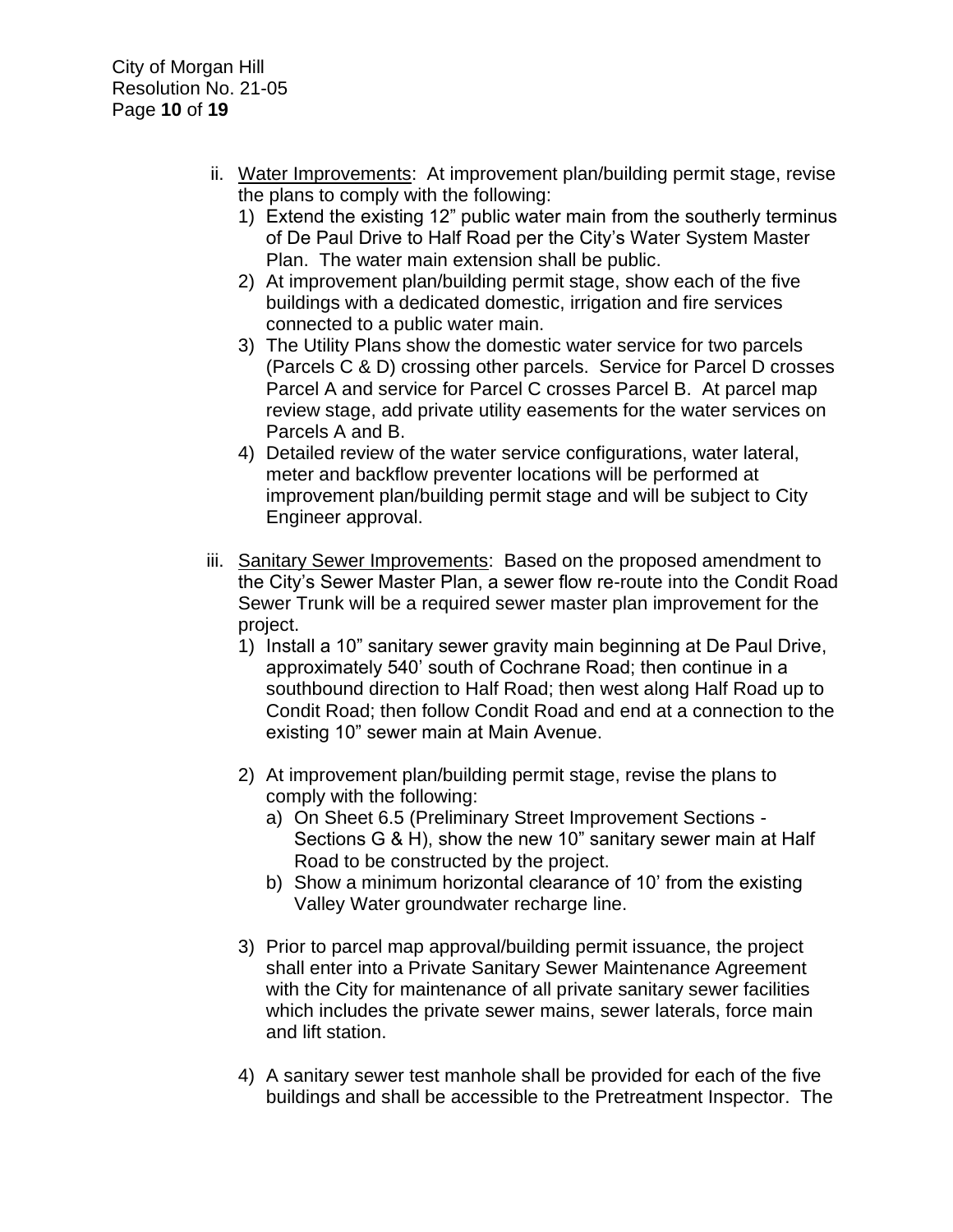City of Morgan Hill Resolution No. 21-05 Page **11** of **19**

> sanitary sewer test manholes shall be located within private property but adjacent to the street right-of-way or as approved by the City Engineer in conjunction with Pretreatment Inspector review.

- 6. Reimbursement Agreement: Prior to parcel map approval, the developer shall enter into a Reimbursement Agreement with the City for the reimbursement of the applicable portions of the cost to construct the following improvements that are beyond the developer's responsibility as determined by the City Engineer:
	- i. De Paul Drive and Half Road street improvements
	- ii. Traffic signal improvements at the intersection of Cochrane Road & De Paul Drive
	- iii. Storm improvements at Half Road per City's Storm Master Plan including the proposed outfall to Madrone Channel. The developer will be reimbursed for the cost to upsize the storm main above 24" per the City's Storm Master Plan.
	- iv. Sanitary sewer improvements per the City's Sewer Master Plan with the cost based on a sewer cost allocation to be agreed upon by the City, project developer and by Dividend Homes for the Crosswinds Project. The developer will be reimbursed for the cost to upsize the sewer main from 8" (developer's responsibility) to 10" per the proposed amendment to City's Sewer Master Plan.

# **STANDARD ENGINEERING CONDITIONS**

# **I. GENERAL**

- A. The applicant shall cause the construction of all public and private improvements in accordance with the latest City Standard Drawings and Specifications. **(MHMC 12.02.090 A; 17.32.010 A)**
- B. The applicant shall submit as part of the improvement drawings for the project, profiles of all improvements in the project and typical cross-sections of all streets and details of curbs, gutters, and sidewalks, to be accomplished to the satisfaction of the City Engineer prior to submittal of Parcel Map. **(MHMC Sec 17.32.060 B; 17.32.070; 17.32.080 A)**
- C. Obtain necessary encroachment permits from:
	- $\boxtimes$  City of Morgan Hill
	- $\boxtimes$  County of Santa Clara Roads & Airports
	- $\boxtimes$  Santa Clara Valley Water District (Valley Water)

and provide guarantee covering off-site improvements. **(MHMC 12.08.040 A; 12.08.090)**

D. Improvement plans are to show water lines, sanitary sewer, storm drain system, pavement widths, curve radius, and existing utilities.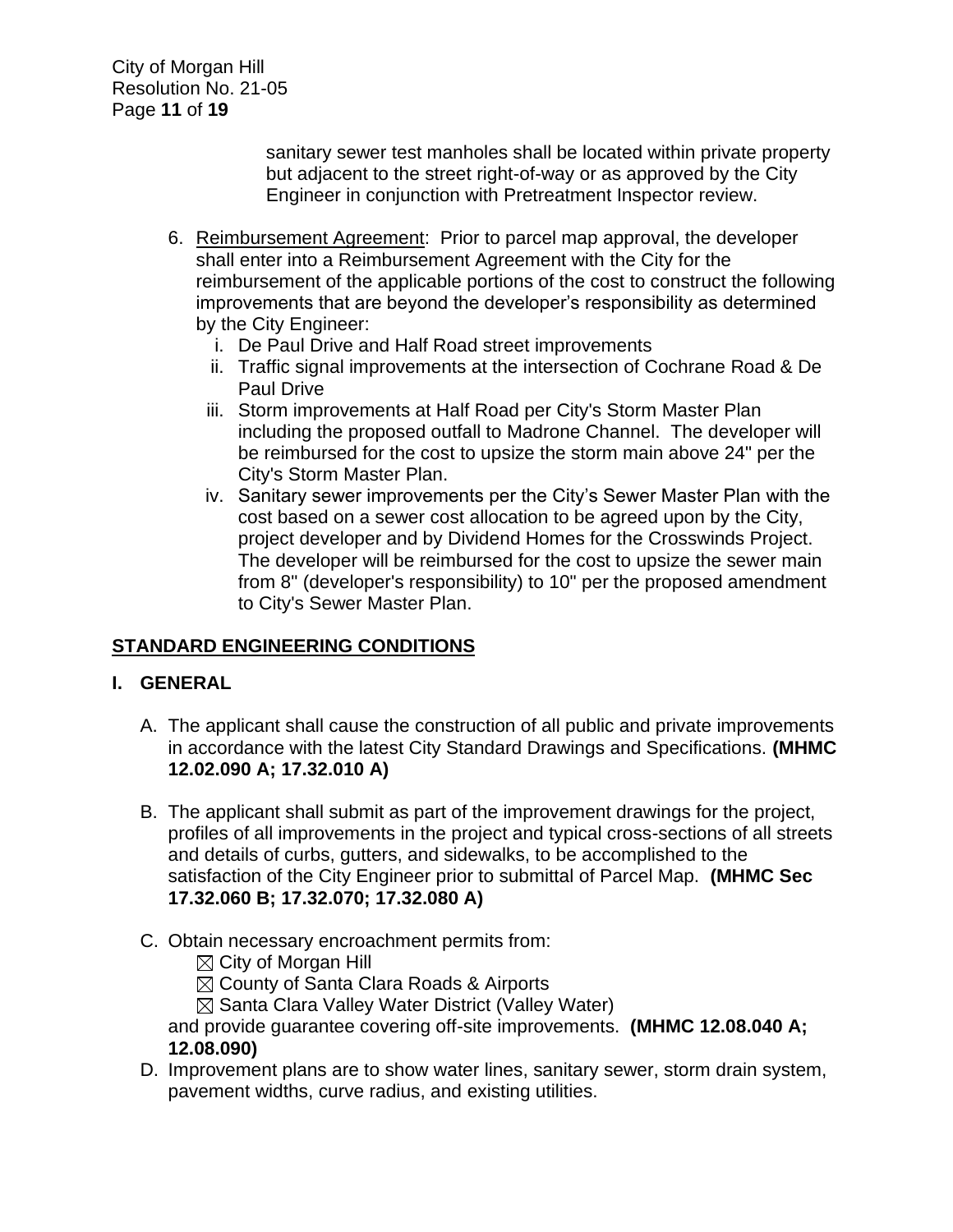- E. Enter into a Subdivision Improvement Agreement (SIA) with the City of Morgan Hill to cover required improvements. **(MHMC 12.02.150; 17.32.010 B; 17.32.160)**
- F. Reciprocal access easements and maintenance agreements ensuring access to all parcels and joint maintenance of all common roads, drives or parking areas shall be provided by CC&R's and by deed and shall be recorded concurrent with the map, or prior to issuance of building permit where no map is involved. **(MHMC 17.20.350 H)**
- G. **Impact Fees:** The City of Morgan Hill, pursuant to City Code Chapter 3.56 has established impact fees to finance the cost of improvements required by new development. City Code Chapter 3.56.050 provides for automatic annual (July 1st) adjustment of those fees in existence utilizing the Engineering News Record Index for the preceding twelve months. The City maintains historical records on the Engineering News Record Index. These records are available for inspection during normal business hours. **(MHMC 3.56.010; 3.56.030; 3.56.050)**

### **II. STREET IMPROVEMENTS**

- A. **Public and Private Streets**: The applicant shall cause the design and construction of all new public and private streets serving the project. The design of all new public and private streets shall be consistent with the General Plan Land Use and Circulation Element as well as the Street Standard Details as contained within the Public Works Standards Details. The construction of the streets shall be undertaken to the lines and grades and in a manner satisfactory to the City Engineer. All street improvements shall be constructed to the satisfaction of the City Engineer. The timing of the improvements will be determined by the City. **(MHMC 12.02.010; 12.02.090; 17.32.060 B; CMH General Plan; CMH Design Standards and Standard Details for Construction)**
- B. **Installation and Dedication of Streets**: The project shall install and dedicate street improvement including, but not limited to, curb and gutter, sidewalk, compaction, street paving, oiling, storm drainage facilities, sewer and water, fire protection, undergrounding of utilities and street lighting in conformance with City of Morgan Hill requirements. **(MHMC 12.02.010; 12.02.50; 12.02.080; 12.02.100; 17.28.010; 17.32.060)**
- C. **Underground existing utilities**: All existing overhead utilities adjacent to any site boundary or along any street frontage of site shall be placed underground in accordance with City standards and affected utility company guidelines. **(MHMC 12.02.090 B; 17.32.020 E.1)**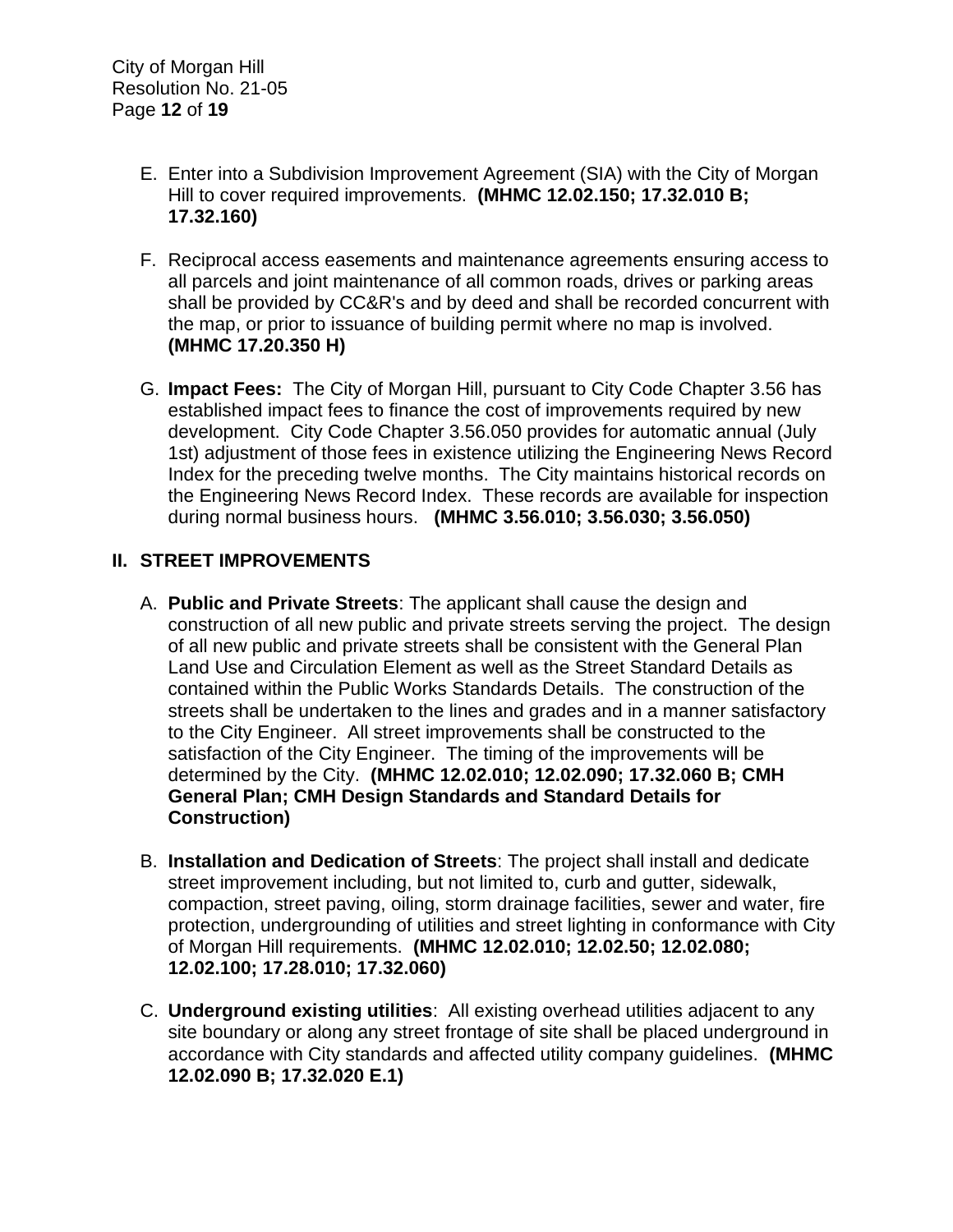### **III. SANITARY SEWER SYSTEM**

- A. **Design of Sewer Improvements**: The applicant shall cause to be undertaken the design and construction of sanitary sewer improvements including, but not limited to installation of sewer line extension on the proposed public street(s) or private street(s)/drive aisle(s). The sanitary collection system shall include, but not be limited to manholes with manhole frames and covers, cleanouts, wyebranches and laterals, and separate sewer taps to each parcel. These are to be installed by the developer. **(MHMC 13.20.355; 17.32.020 C; CMH Sewer System Master Plan; CMH Design Standards and Standard Details for Construction)**
- B. All existing and future sewer lines shall be tied into the City's system and existing septic systems shall be abandoned in accordance with City requirements. **(MHMC 13.24.060; 17.32.20 C)**

### **IV. STORM DRAIN SYSTEM**

- A. **Storm Drainage Study**: A complete storm drainage study of the proposed development must be submitted showing amount of run-off, and existing and proposed drainage structure capacities. This study shall be subject to review and approval by the City Engineer. All needed improvements will be made by the applicant. No overloading of the existing system will be permitted. **(MHMC 17.32.020 B;17.32.090; CMH Design Standards and Standard Details for Construction)**
- B. **Storm Drainage Design**: The applicant shall cause the design and construction to be undertaken for a storm drainage collection system shown on the Tentative Map/Design Review plans. All storm drain improvements shall be constructed to the satisfaction of the City Engineer. **(MHMC 17.32.020 A & B)**
- C. **Storm Drainage Capacity**: Collection system shall be designed to be capable of handling a 10-year storm without local flooding. On-site detention facilities shall be designed to a 25-year storm capacity. Streets shall be designed to carry 100 year storm. Items of construction shall include, but not be limited to installation of storm line extension on proposed public street(s), surface and subsurface storm drain facilities, manholes with manhole frames and covers, catch basins and laterals. Note: the project may be required to **retain** stormwater runoff as part of resolution R3-2013-0032 prior to releasing discharge rates at pre-development flows. **(MHMC 17.32.020 B; 18.74.440; CMH Design Standards and Standard Details for Construction; CMH Storm Drainage System Master Plan)**
- D. **Storm Drainage General Requirements:** Prior to issuance of a grading permit, the applicant shall complete the following to the satisfaction of the City Engineer.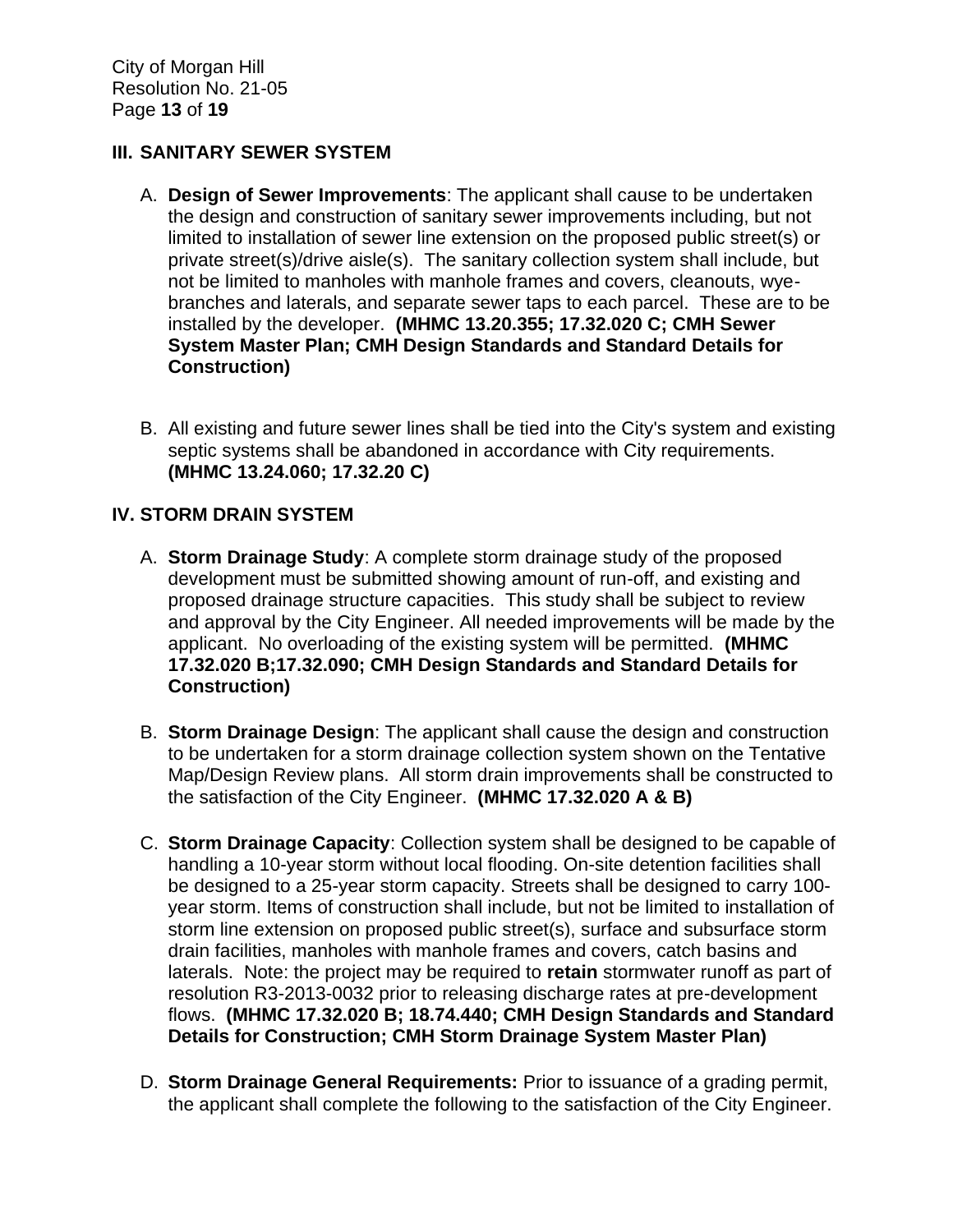- 1. Storm drain calculations to determine detention/retention pond sizing and operations.
- 2. Plan describing how material excavated during construction will be controlled to prevent this material from entering the storm drain system.

3. Water Pollution Control Drawings (WPCD) for Sediment and Erosion Control. (**CMH Design Standards and Standard Details for Construction)**

- E. **Valley Water Dedications:** Where the project adjoins existing Valley Water storm drain facilities, applicant shall obtain dedication(s) of all necessary easement or right-of-way to accommodate established ultimate facilities master plan.
- F. **Tree Protection:** BMP Tree protection shall be part of the SWPPP inspections.
- G. **NPDES Construction Activity General Permit/SWPPP Requirements**: As required by the State Water Resources Control Board (SWRCB) Order No. 2009- 0009-DWQ, construction activity resulting in a land disturbance of one (1) acre or more of soil, or whose projects are part of a larger common plan of development that in total disturbs more than one (1) acre, are required to obtain coverage under the National Pollutant Discharge Elimination System (NPDES) General Permit No. CAS000002 for Discharges of Storm Water Associated with Construction Activity (General Permit). To be permitted with the SWRCB under the General Permit, owners must file a complete Notice of Intent (NOI) ONLINE at:<http://smarts.waterboards.ca.gov/smarts/faces/SwSmartsLogin.jsp>and develop a Storm Water Pollution Prevention Plan (SWPPP) Manual in accordance with the General Permit. The SWPPP Manual shall follow the CASQA SWPPP template/format at

[https://www.casqa.org/store/products/tabid/154/p-167-construction](https://www.casqa.org/store/products/tabid/154/p-167-construction-handbookportal-initial-subscription.aspx)[handbookportal-initial-subscription.aspx](https://www.casqa.org/store/products/tabid/154/p-167-construction-handbookportal-initial-subscription.aspx) and shall be approved by Public Works Engineering. A Waste Discharger Identification (WDID) number to be issued to the construction site after the SWRCB receives and verifies the submitted ONLINE NOI information. The WDID number and approved SWPPP Manual shall be provided to Public Works and the Building Department prior to any approval of grading activities **(SWRCB NPDES General Permit CA000002).**

#### H. **NPDES GENERAL PERMIT SITE SWPPP INSPECTIONS AND COMPLIANCE:**

- 1. ALL project onsite and offsite construction activity shall have the site inspected by a **qualified third party SWPPP Inspector (QSD or QSP or RCE).**
- 2. SWPPP Inspections shall occur weekly during the rainy season (September 15<sup>th</sup> thru May 1<sup>st</sup>).
- 3. SWPPP Inspections shall occur bi-weekly during the non-rainy season.
- 4. 48 hours prior to and following a forecasted rain event, SWPPP Inspections shall occur in addition to those of items 2 or 3 above.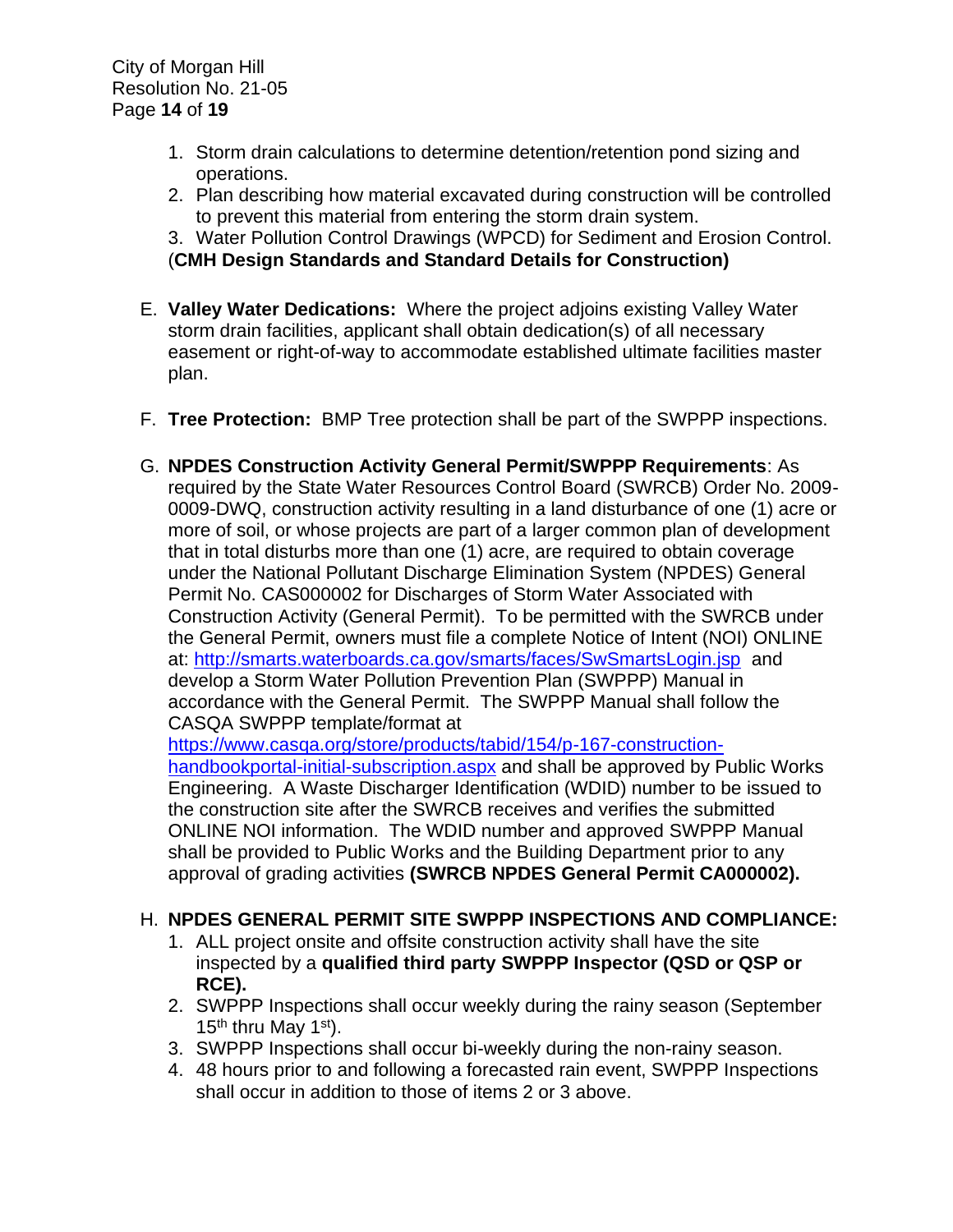City of Morgan Hill Resolution No. 21-05 Page **15** of **19**

- 5. Per each of the inspection conditions 2, 3, or 4, the NPDES SWPPP Inspector shall certify in writing to the Building and Public Works Department if the site is in compliance or non-compliance with the NPDES General Permit for Stormwater, site SWPPP Manual, and Water Pollution Control Drawings (per the CMH-SWPPP Inspection Check List to be provided by Public Works). QSD/QSP SWPPP Inspectors shall forward onsite and offsite information/certification to the Building (on-site private property issues) and Public Works (public right-of-way issues) inspectors, respectively.
- 6. Prior to rain events, BMPs not in compliance will need to be corrected immediately.
- 7. Illicit discharges per the NPDES General Permit, non-compliance of tracking control, and inlet protection within the public right of way shall be address immediately.
- 8. Other non-compliance issues need to be addressed within a 24-hour period.
- 9. Non-compliance issues which have been corrected shall be verified by NPDES SWPPP Inspector by a follow up inspection.
- 10.BMPs maintenance/inspections shall include tree protection if applicable.

# **V. WATER SYSTEM**

- A. **Domestic Water System**: The applicant shall cause the design and construction to be undertaken of a domestic water system to the satisfaction of the City Engineer. The water system improvements shall be constructed within public easements or street rights-of-way to the satisfaction of the City Engineer and dedicated to the City. **(MHMC 17.32.020 A & D; CMH Design Standards and Standard Details for Construction; CMH Water System Master Plan)**
- B. **Water well abandonment**: Abandonment of any existing water well shall be in conformance with Santa Clara Valley Water District (Valley Water) Ordinance 90- 1. Location and disposition to be shown on the plan. Well(s) shall be properly registered with Valley Water and either be maintained or abandoned in accordance with Valley Water standards.
- C. **Water line extension**: Install water line extension on the proposed public streets and/or private streets. **(MHMC 17.32.020 A & D; CMH Water System Master Plan)**
- D. **Water Meters:** Provide separate water services and meters for each parcel. These are to be installed by developer. **(MHMC 17.32.020 D)**
- E. Provide separate fire service and double detector check with FDC per City standard detail W-8 for each parcel.

# **VI. OTHER CONDITIONS**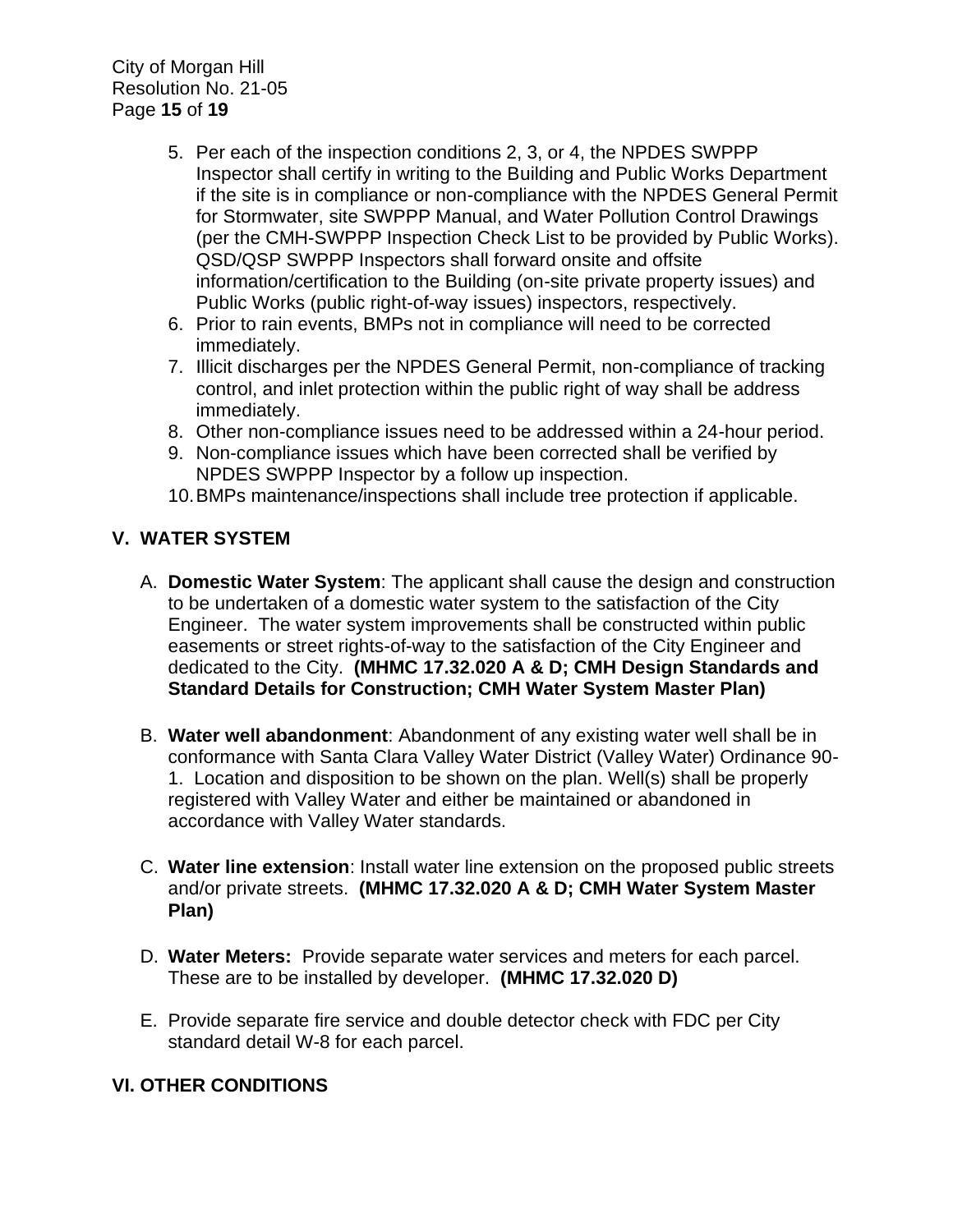- A. **Easement Dedications**: The owner shall dedicate all necessary utility easements. **(MHMC 12.02.080 D; 17.28.010 A)**
- B. **Undergrounding new utilities:** The applicant shall cause the design and construction required to underground all electric, gas, Cable TV, and communication lines within the development. Such design and construction shall be to the satisfaction of the affected utilities and the City Engineer. **(MHMC 17.32.020 E.1)**
- C. **Parcel Map:** For minor subdivision (4 lots or less), the parcel map shall be signed by the City Engineer and the Planning Commission Secretary prior to issuance of a grading permit. **(MHMC 17.20.390; 17.24.210)**

### **VII.NPDES WATER QUALITY STORMWATER MANAGEMENT DEVELOPMENT STANDARDS**

A. **Stormwater Management Guidance Manual for Low Impact Development State Water Resources Control Board Post Construction Requirements (PCRs)**: Project shall comply with the California Regional Water Quality Control Board Central Coast Region Resolution No. R3-2013-0032 as documented by the **Stormwater Management Guidance Manual for Low Impact Development and Post-Construction Requirements** (developed from Resolution No. R-2013-0032 Attachment 1 and 2 at: [http://www.waterboards.ca.gov/centralcoast/water\\_issues/programs/stormwater/](http://www.waterboards.ca.gov/centralcoast/water_issues/programs/stormwater/docs/lid/lid_hydromod_charette_index.shtml)

[docs/lid/lid\\_hydromod\\_charette\\_index.shtml\)](http://www.waterboards.ca.gov/centralcoast/water_issues/programs/stormwater/docs/lid/lid_hydromod_charette_index.shtml). A copy of the guidance manual can be obtained through the Land Development Engineering webpage. Project shall provide Stormwater Runoff Management Plan, Stormwater Control Plan Checklist and applicable calculations per the Stormwater Management Guidance Manual for Low Impact Development and Post-Construction Requirements. Project shall meet the applicable requirements of the Stormwater Management Guidance Manual for Low Impact Development and Post-Construction Requirements:

- 1. Performance Requirement 1: Site Design and Runoff Reduction
- 2. Performance Requirement 2: Water Quality Treatment
- 3. Performance Requirement 3: Runoff Retention
- 4. Performance Requirement 4: Peak Management
- B. **Peak Storm Water Runoff Discharge Rates:** Post-development peak storm water runoff discharge rates shall not exceed the estimated pre-development rate for developments where the increased peak storm water discharge rate will result in increased potential for downstream erosion. Note: the project may be required to **retain** stormwater runoff as part of resolution R3-2013-0032 prior to releasing discharge rates at pre-development flows.
- C. **Provide Storm Drain System Stenciling and Signage:** Storm drain stencils are highly visible source controls that are typically placed directly adjacent to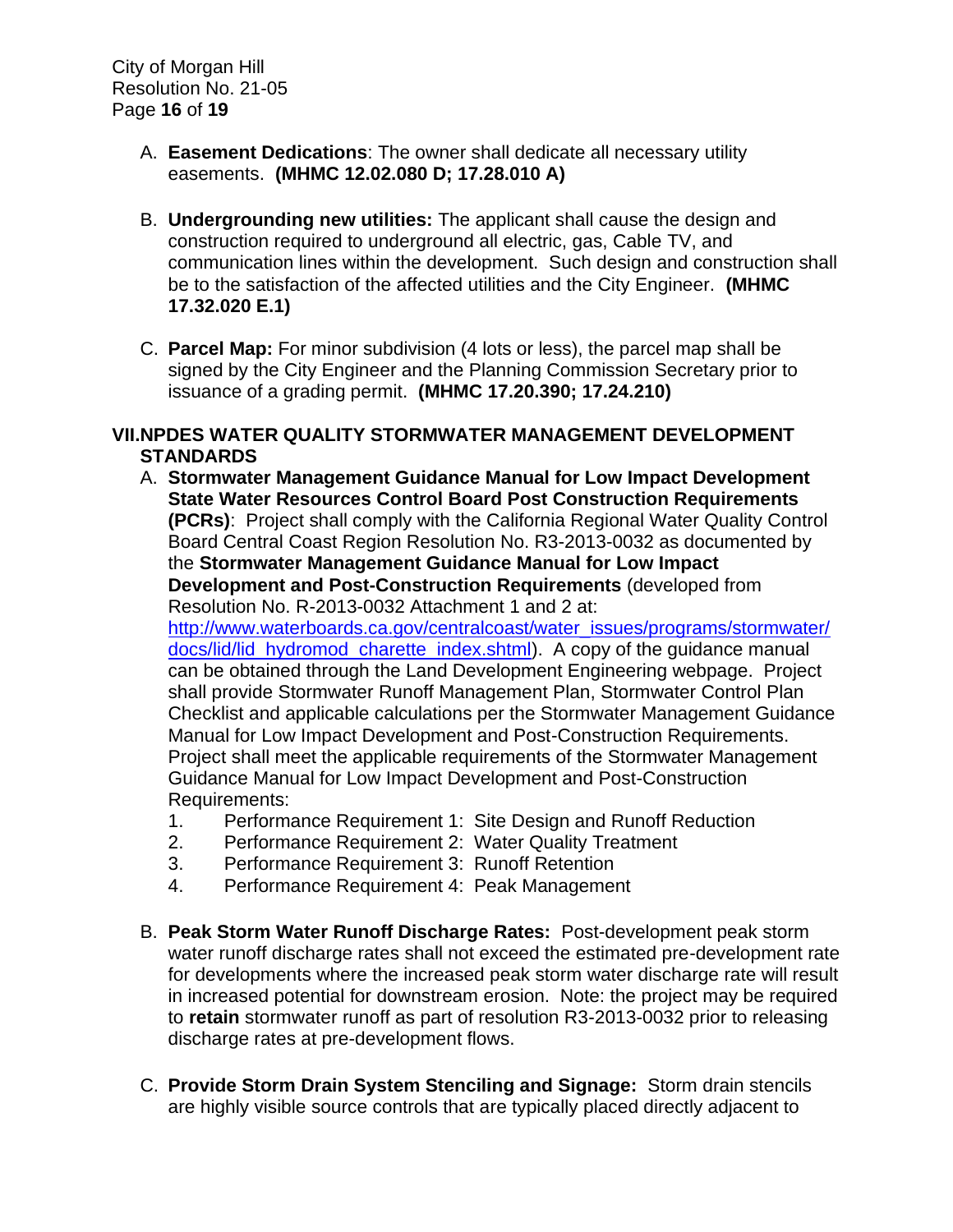City of Morgan Hill Resolution No. 21-05 Page **17** of **19**

> storm drain inlets. The stencil contains a brief statement that prohibits the dumping of improper materials into the storm water conveyance system. Graphical icons, either illustrating anti-dumping symbols or images of receiving water fauna, are effective supplements to the anti-dumping message. All storm drain inlets and catch basins within the project area must be stenciled with prohibitive language (such as: "NO DUMPING – DRAINS TO CREEK") and/or graphical icons to discourage illegal dumping. Signs and prohibitive language and/or graphical icons, which prohibit illegal dumping, must be posted at public access points along channels and creeks within the project area. Legibility of stencils and signs must be maintained.

- D. **Design Standards for Structural or Treatment Control BMPs:** The postconstruction treatment control BMPs shall incorporate, at a minimum, either a volumetric or flow- based treatment control design standard, or both, as identified below to mitigate (infiltrate, filter or treat) storm water runoff:
	- 1. Volumetric Treatment Control BMP
		- a. The 85th percentile 24-hour runoff event determined as the maximized capture storm water volume for the area, from the formula recommended in Urban Runoff Quality Management, WEF Manual of Practice No. 23/ASCE Manual of Practice No. 87, (1998); or
		- b. The volume of annual runoff based on unit basin storage water quality volume, to achieve 80 percent or more volume treatment by the method recommended in California Stormwater Best Management Practices Handbook – Industrial/ Commercial, (2003); or
		- c. The volume of runoff produced from a historical-record based reference 24-hour rainfall criterion for "treatment" that achieves approximately the same reduction in pollutant loads achieved by the 85th percentile 24-hour runoff event.
	- 2. Flow Based Treatment Control BMP
		- a. The flow of runoff produced from a rain event equal to at least two times the 85th percentile hourly rainfall intensity for the area; or
		- b. The flow of runoff produced from a rain event that will result in treatment of the same portion of runoff as treated using volumetric standards above.
- E. **Stormwater Runoff Management Plan (SWRMP) required:** The stormwater runoff management plan shall include sufficient information to evaluate the environmental characteristics of affected areas, the potential impacts of the proposed development on water resources, and the effectiveness and acceptability of measures (post construction BMPs) proposed for managing stormwater runoff.
	- 1. The stormwater runoff management plan shall be prepared under the direction of a professional civil engineer registered in the State of California. The responsible professional civil engineer shall stamp and sign the approved stormwater runoff management plan.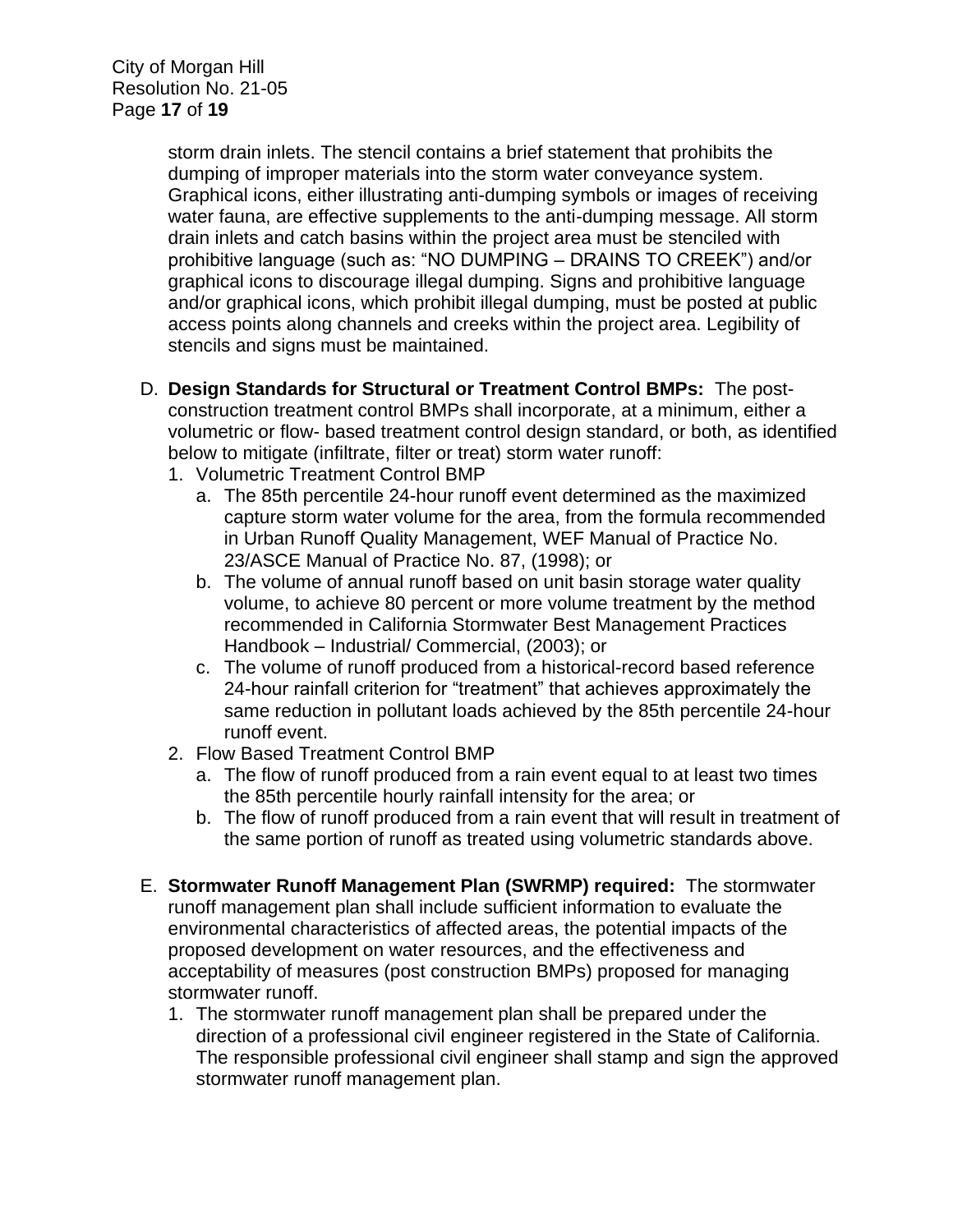City of Morgan Hill Resolution No. 21-05 Page **18** of **19**

- 2. The City Engineer or designee may require a developer to provide a signed certification from the civil engineer responsible for preparing the stormwater runoff management plan that all stormwater best management practices have been designed to meet the requirements of this chapter.
- 3. Each certifying civil engineer shall establish to the City's satisfaction that such person has been trained on the design of stormwater quality best management practices not more than three years prior to the certification signature date.
- 4. Qualifying training shall be conducted by an organization with stormwater quality management expertise, such as a university, the Bay Area Stormwater Management Agencies Association, the American Society of Civil Engineers, the American Public Works Association, or the California Water Environment Association.

#### F. **Stormwater BMP operation, maintenance, and replacement responsibility**

- 1. All on-site stormwater management facilities shall be operated and maintained in good condition and promptly repaired/replaced by the property owner(s), an owners' association or other legal entity approved by the city.
- 2. Any repairs or restoration/replacement and maintenance shall be in accordance with city-approved plans.
- 3. The property owner(s) shall develop a maintenance schedule for the life of any stormwater management facility and shall describe the maintenance to be completed, the time period for completion, and who shall perform the maintenance. This maintenance schedule shall be included with the approved stormwater runoff management plan.

# G. **Stormwater BMP operation and Maintenance Agreement (SWBOMA)**

**required:** Prior to the issuance of any building permit requiring stormwater management BMPs, the owner(s) of the site shall enter into a formal written stormwater BMP operation and maintenance agreement with the city. The City shall record this agreement, against the property or properties involved, with the County of Santa Clara and it shall be binding on all subsequent owners of land served by the storm water management treatment BMPs (City standard Stormwater BMP Operation and Maintenance Agreement to be provided by Land Development Engineering at improvement plan/building permit stage).

#### H. **Stormwater BMP inspection responsibility**

- 1. The property owner(s) shall be responsible for having all stormwater management facilities inspected for condition and function by a **Registered Civil Engineer (RCE)**.
- 2. Unless otherwise required by the City Engineer or designee, stormwater facility inspections shall be done at least twice per year (April 15<sup>th</sup> and September 15<sup>th</sup>) by the RCE. Written records shall be kept of all inspections and shall include, at minimum, the following information:
	- a. Site address;